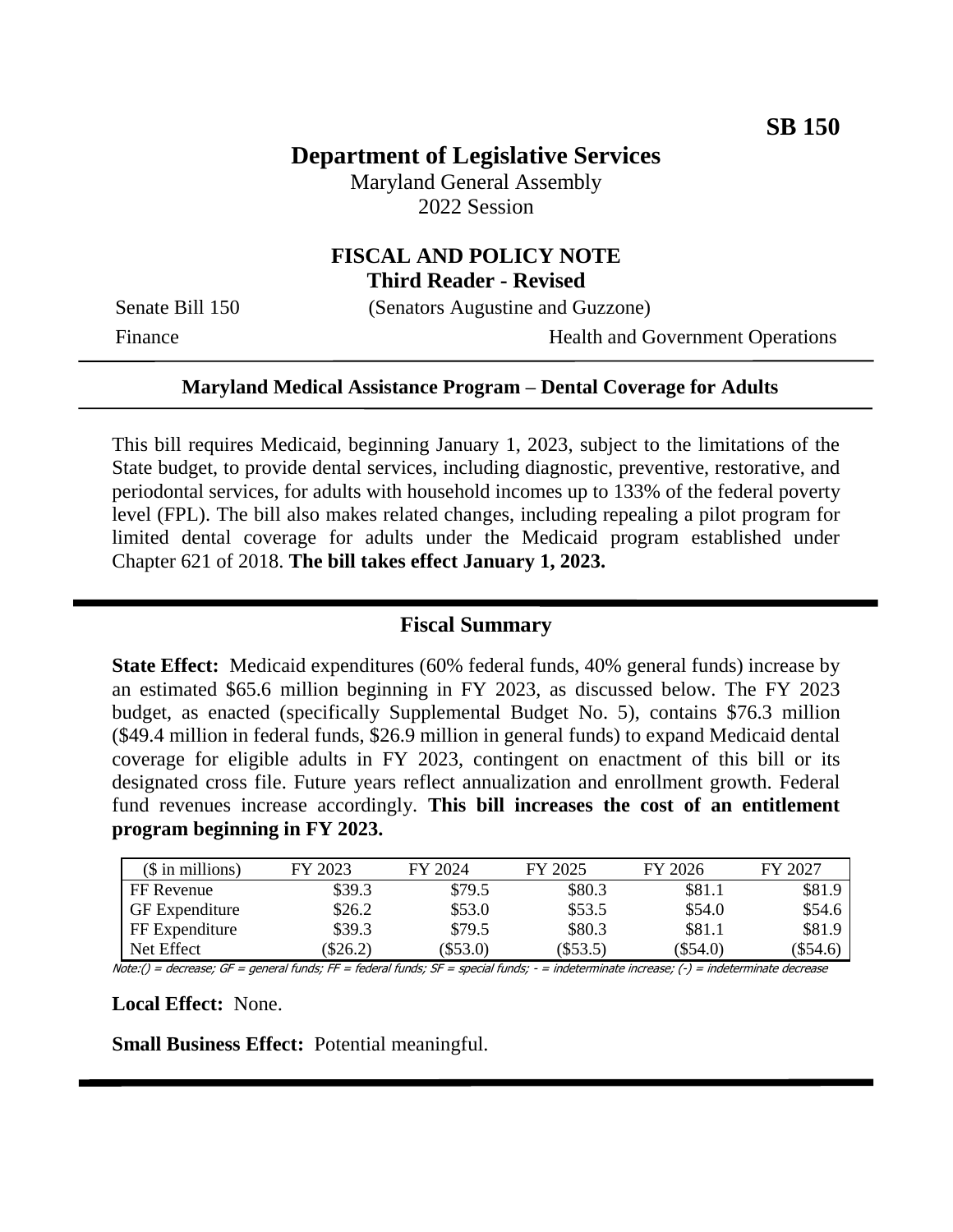## **Analysis**

**Current Law:** Under federal requirements, comprehensive dental coverage is mandatory for children enrolled in Medicaid. However, dental benefits for Medicaid-eligible adults are optional. In Maryland, Medicaid offers comprehensive dental benefits to only three groups of adults: pregnant women with incomes up to 250% FPL, certain former foster care adolescents, and adults enrolled in the Rare and Expensive Case Management program. Additionally, the nine Medicaid managed care organizations (MCOs) voluntarily cover limited adult dental services to their members as part of their benefit package, but costs associated with those benefits are not reimbursed by Medicaid. Otherwise, Maryland offers emergency-only dental care for adults.

Chapter 621 of 2018 required the Maryland Department of Health to implement a pilot program to provide limited dental coverage for adult Medicaid recipients. The statewide pilot program began June 1, 2019, and serves individuals age 21 to 64 who are dually eligible for Medicare and Medicaid and who are not enrolled in a Medicaid MCO (approximately 33,500 individuals). Covered services include diagnostic, preventive, and restorative services, as well as extractions. Benefits are subject to an \$800 per person maximum benefit per calendar year. Dental benefits are carved out of the Medicaid HealthChoice program and overseen by the dental benefits administrator (SKYGEN USA) that administers other Medicaid dental benefits.

**State Fiscal Effect:** Medicaid expenditures increase by an estimated \$65.6 million (60% federal funds, 40% general funds) in fiscal 2023 to provide dental services, including diagnostic, preventive, restorative, and periodontal services, for adults with incomes up to 133% FPL beginning January 1, 2023.

|                                               | <b>FY 2023</b> | <b>FY 2024</b> |
|-----------------------------------------------|----------------|----------------|
| <b>Coverage for Specified Dental Services</b> | \$63,436,460   | \$128,141,649  |
| <b>Administrative Costs</b>                   | 2,136,707      | 4,316,148      |
| <b>Total GF/FF Expenditures</b>               | \$65,573,167   | \$132,457,797  |

The information and assumptions used in calculating the estimate are based on analysis completed by The Hilltop Institute. In 2016, Hilltop issued a [report](https://www.hilltopinstitute.org/wp-content/uploads/publications/AdultDentalCoverageInMarylandMedicaid-February2016.pdf) to examine the cost and policy implications of expanding Medicaid adult dental coverage. Hilltop estimated the costs of three different levels of benefit coverage on a per member per month (PMPM) basis: (1) a basic benefit for preventive and restorative care; (2) an extensive benefit that covers basic benefit and services such as periodontal and dental surgery; and (3) an extensive benefit with an annual expenditure cap of \$1,000. Hilltop estimated that the cost of providing an extensive benefit (without a cap) would range from \$9.36 to \$21.13 PMPM based on the experience of four select states. The second state's benefits (the lowest cost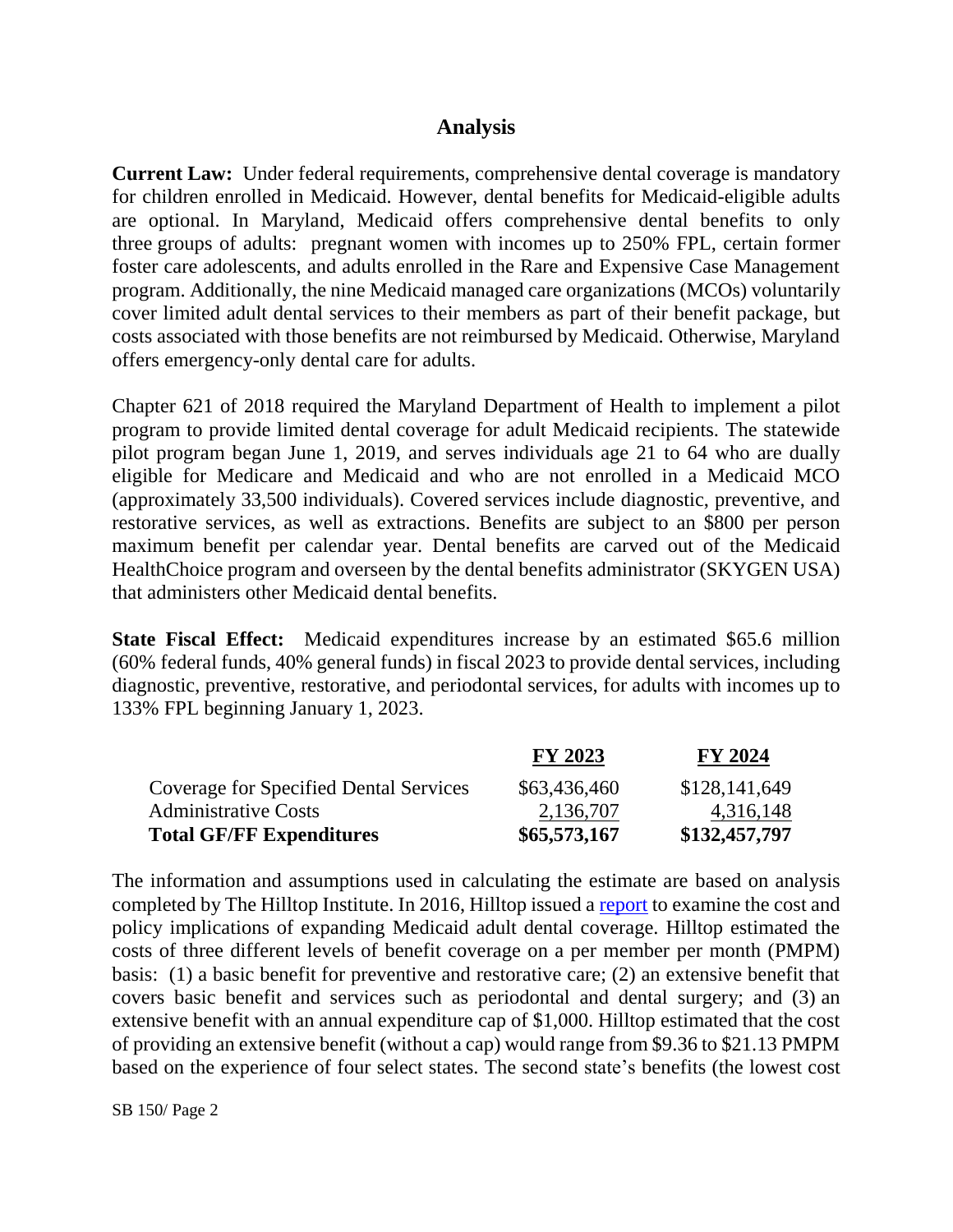plan without cost sharing included in the study) had an estimated PMPM for Maryland of \$11.19; those benefits included no annual benefit limit, cleanings covered once every 6 months, bitewing x-rays covered 4 times per year, full mouth x-rays covered once every 3 years, fillings, crowns covered once every 5 years, full dentures covered every 10 years, and partial dentures covered every 5 years.

Additional information and assumptions are stated below:

- Reflecting 3% growth each year from February 2020 pre-COVID-19 levels of enrollment, 791,373 adults age 19 and older are assumed to be newly eligible for dental benefits in January 2023 when the bill takes effect.
- The PMPM cost for coverage of the dental services under the bill is \$13.36 in each year covered by this fiscal and policy note, which reflects a PMPM of \$11.19 for such coverage as reported in The Hilltop Institute's 2016 report, increased to reflect 3% annual inflation.
- An additional administrative fee of \$0.45 PMPM is applied for Medicaid's dental benefit management vendor.
- Expenditures are matched at a blended 60% federal matching rate.
- Only six months of coverage for the dental services are provided in fiscal 2023 per the January 1, 2023 requirement specified in the bill.

Future year expenditures reflect annualization and 1.0% enrollment growth.

This estimate assumes no change in current Medicaid spending on dental services. Furthermore, the estimate does not reflect any potential savings in emergency dental expenditures for which Medicaid MCOs are reimbursed, nor does it take into account any current voluntary spending by MCOs on adult dental services (which is outside of the MCO rates) that are likely to end under a Medicaid adult dental benefit.

As noted earlier, the fiscal 2023 budget, as enacted (specifically Supplemental Budget No. 5), contains \$76.3 million (\$49.4 million in federal funds, \$26.9 million in general funds) to provide funding to expand Medicaid dental coverage for eligible adults in fiscal 2023. The funding is contingent on the enactment of Senate Bill 150 or House Bill 6 of 2022.

**Small Business Effect:** Small business dental practices that serve Medicaid enrollees may benefit.